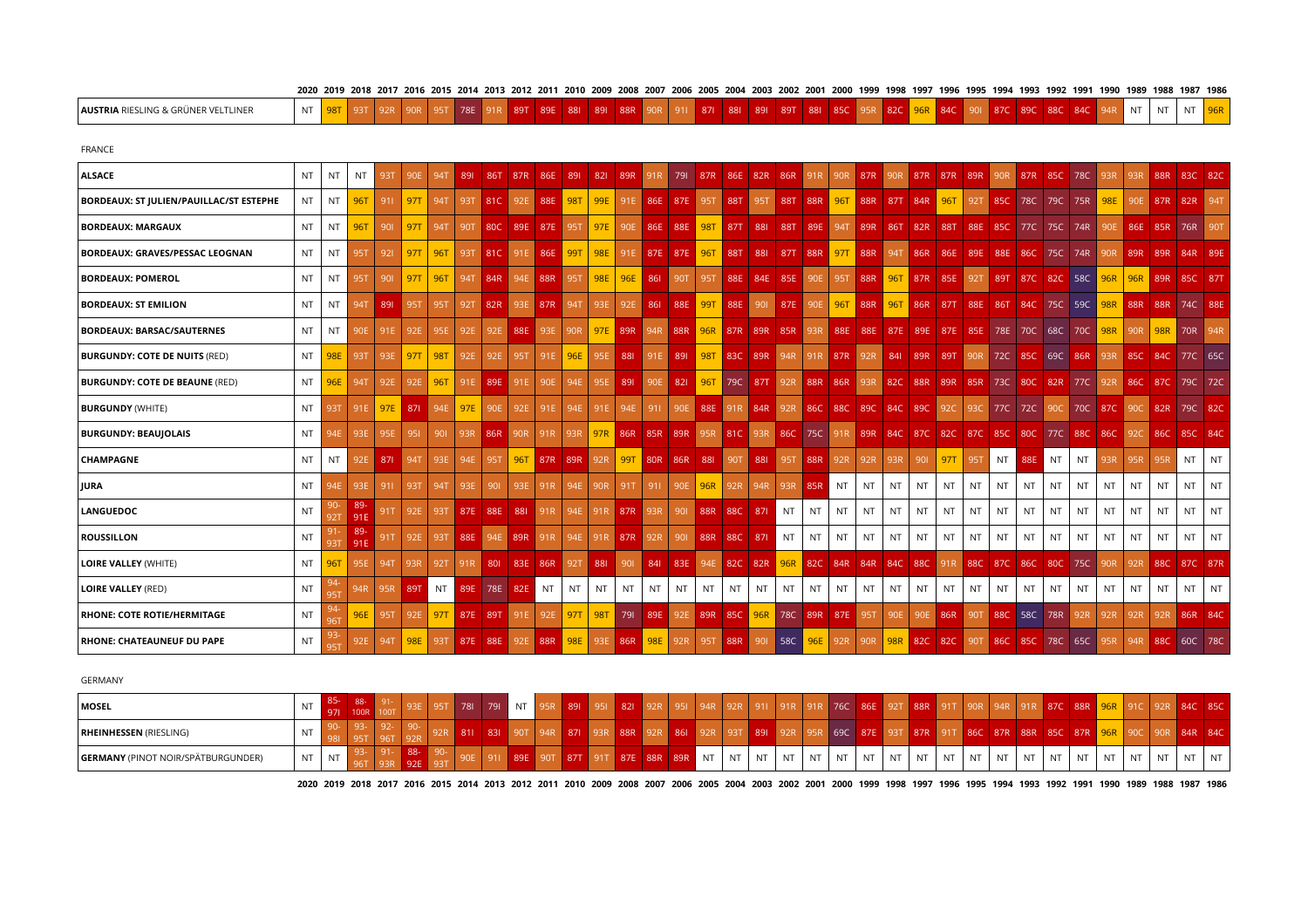## **1985 1984 1983 1982 1981 1980 1979 1978 1976 1975 1971 1970**

| INFR<br><b>IAUS</b><br><b>ING</b><br>VFI<br><b>RIFSI</b><br>86 G.R<br>های<br>⊶ INFP ' | <b>NT</b> | $\overline{\phantom{0}}$<br>NL. | $\sim$<br>NL | $\sim$<br>NL | N <sup>7</sup> | NT | $\overline{\phantom{a}}$<br>NI | --<br>NL | $\sim$<br>N | .<br>NL | $\sim$<br>w | N |
|---------------------------------------------------------------------------------------|-----------|---------------------------------|--------------|--------------|----------------|----|--------------------------------|----------|-------------|---------|-------------|---|
|---------------------------------------------------------------------------------------|-----------|---------------------------------|--------------|--------------|----------------|----|--------------------------------|----------|-------------|---------|-------------|---|

FRANCE

| <b>ALSACE</b>                           | <b>88C</b>      | 75C        | 93C             | 82C        | 86C       | <b>80C</b> | 84C        | 80C        | <b>90R</b> | 82C       | 90C       | 80C        |
|-----------------------------------------|-----------------|------------|-----------------|------------|-----------|------------|------------|------------|------------|-----------|-----------|------------|
| BORDEAUX: ST JULIEN/PAUILLAC/ST ESTEPHE | 90 <sub>R</sub> | 72C        | 86R             | <b>98R</b> | 85C       | <b>78C</b> | 85R        | 87C        | 84R        | 891       | 82R       | 871        |
| <b>BORDEAUX: MARGAUX</b>                | 86R             | 68C        | 95R             | 86R        | 82R       | 79C        | 87R        | 87R        | 77R        | 78E       | 83R       | 85R        |
| <b>BORDEAUX: GRAVES/PESSAC LEOGNAN</b>  | 90R             | 79R        | 89R             | <b>88R</b> | 84R       | <b>78C</b> | <b>88R</b> | <b>88R</b> | 71C        | 89T       | 86R       | 87R        |
| <b>BORDEAUX: POMEROL</b>                | <b>88R</b>      | 65C        | 90 <sub>R</sub> | 96R        | 86R       | 79C        | 86R        | <b>84R</b> | 82R        | 94R       | 87R       | 90R        |
| <b>BORDEAUX: ST EMILION</b>             | 87R             | 69C        | 89R             | 94R        | 82R       | 72R        | <b>84R</b> | <b>84R</b> | 82R        | 85R       | 83R       | 85R        |
| <b>BORDEAUX: BARSAC/SAUTERNES</b>       | 85R             | 70C        | <b>88R</b>      | 75R        | 85R       | 85R        | 75R        | <b>75R</b> | 87R        | 90T       | 86R       | 84R        |
| <b>BURGUNDY: COTE DE NUITS (RED)</b>    | 87C             | <b>78R</b> | 75C             | 75C        | 50C       | <b>84C</b> | 77C        | 88C        | 86C        | 50C       | 87C       | 82C        |
| <b>BURGUNDY: COTE DE BEAUNE (RED)</b>   | <b>88C</b>      | 70C        | <b>78C</b>      | 80C        | 74C       | 78C        | 77C        | 86R        | 88C        | 50C       | 87C       | 82C        |
| <b>BURGUNDY (WHITE)</b>                 | 89C             | 80C        | 85C             | 88C        | 86C       | 75C        | 88C        | 88C        | 86C        | 65C       | 88C       | 83C        |
| <b>BURGUNDY: BEAUJOLAIS</b>             | 87C             | 75C        | 86C             | 75C        | 83C       | 60C        | <b>80C</b> | <b>84C</b> | <b>NT</b>  | <b>NT</b> | NT        | NT         |
| CHAMPAGNE                               | 95R             | <b>NV</b>  | <b>NT</b>       | 94R        | NT        | NT         | 95R        | <b>NT</b>  | 94R        | 93R       | 93C       | <b>88C</b> |
| <b>JURA</b>                             | NT              | NT         | <b>NT</b>       | NT         | NT        | NT         | NT         | NT         | NT         | NT        | NT        | NT         |
| <b>LANGUEDOC</b>                        | <b>NT</b>       | NT         | <b>NT</b>       | <b>NT</b>  | NT        | NT         | NT         | <b>NT</b>  | <b>NT</b>  | <b>NT</b> | <b>NT</b> | NT         |
| <b>ROUSSILLON</b>                       | <b>NT</b>       | <b>NT</b>  | <b>NT</b>       | <b>NT</b>  | <b>NT</b> | <b>NT</b>  | <b>NT</b>  | <b>NT</b>  | <b>NT</b>  | <b>NT</b> | <b>NT</b> | NT.        |
| <b>LOIRE VALLEY (WHITE)</b>             | <b>88C</b>      | 68C        | 84C             | 84C        | 82C       | 72C        | 83C        | 85C        | <b>NT</b>  | <b>NT</b> | <b>NT</b> | NT         |
| <b>LOIRE VALLEY (RED)</b>               | <b>NT</b>       | <b>NT</b>  | NT.             | <b>NT</b>  | <b>NT</b> | <b>NT</b>  | <b>NT</b>  | <b>NT</b>  | <b>NT</b>  | <b>NT</b> | <b>NT</b> | NT         |
| <b>RHONE: COTE ROTIE/HERMITAGE</b>      | <b>90R</b>      | 75C        | 89C             | 85C        | 75C       | 83C        | 87C        | <b>98R</b> | 82R        | 73C       | 84R       | 90C        |
| <b>RHONE: CHATEAUNEUF DU PAPE</b>       | <b>88C</b>      | 72C        | 87C             | 70C        | 88C       | 77C        | 88C        | 97C        | 75C        | 60C       | 82C       | 88C        |

## GERMANY

| <b>MOSEL</b>                              | 88R | 70R <sup>'</sup> | 89R     | 78C | 86R | 681       | 88R       | 70R       | 92C         | 95R       | <b>98R</b> | 85R       |
|-------------------------------------------|-----|------------------|---------|-----|-----|-----------|-----------|-----------|-------------|-----------|------------|-----------|
| <b>RHEINHESSEN</b> (RIESLING)             | 860 |                  | 70R 87C | 76C | 87R | 701       | 86R       |           | 70R 91C 92R |           | 98C        | 87R       |
| <b>GERMANY</b> (PINOT NOIR/SPÄTBURGUNDER) | NT  | NT               | NT      | NT  | NT  | <b>NT</b> | <b>NT</b> | <b>NT</b> | <b>NT</b>   | <b>NT</b> | <b>NT</b>  | <b>NT</b> |

**1985 1984 1983 1982 1981 1980 1979 1978 1976 1975 1971 1970**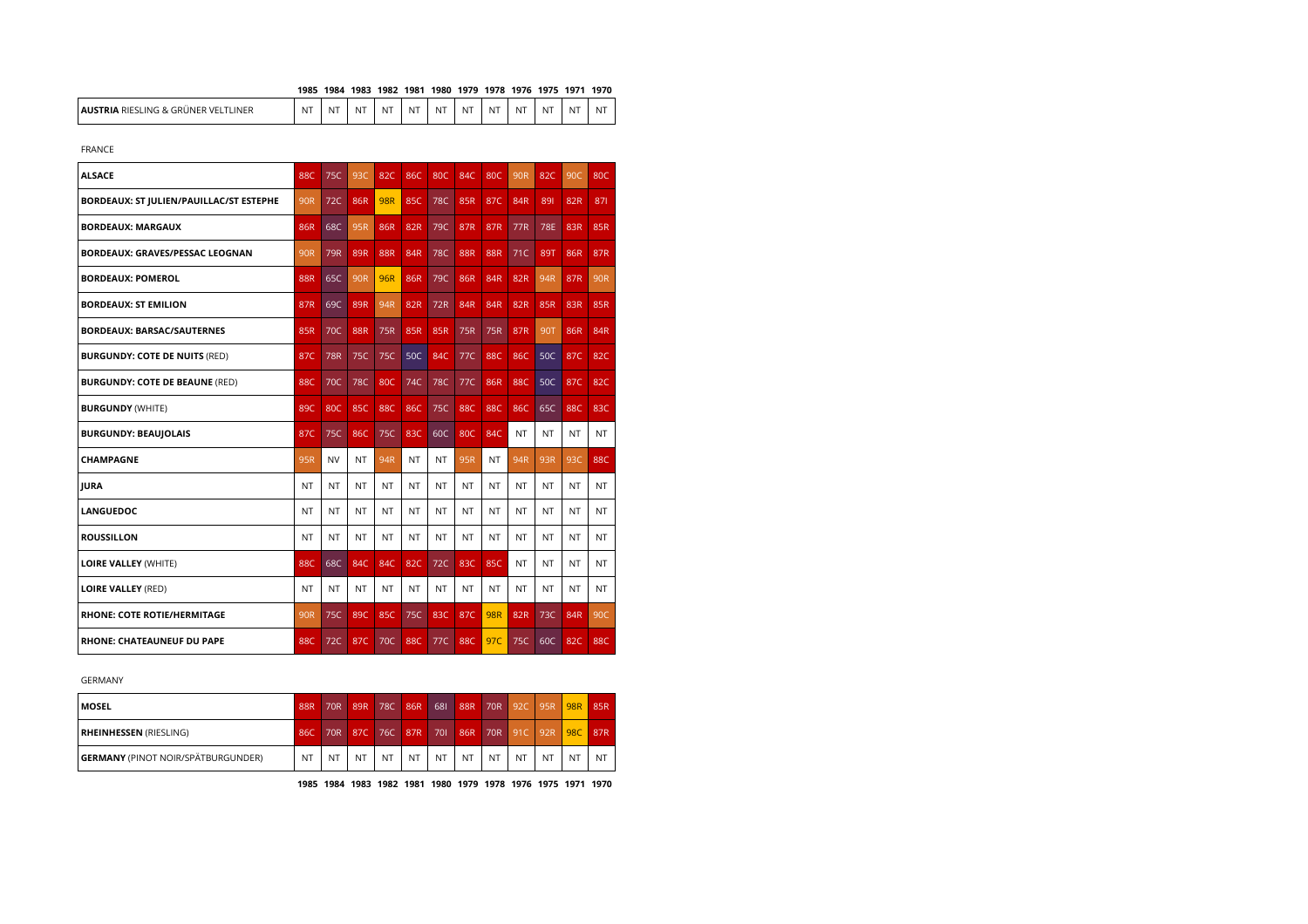2020 2019 2018 2017 2016 2015 2014 2013 2012 2011 2010 2009 2008 2007 2006 2005 2004 2003 2002 2001 2000 1999 1998 1997 1996 1997 1994 1993 1992 1991 1990 1989 1988 1987 1986

| <b>ITALY</b>                                  |           |           |         |         |                    |        |  |  |                                                 |  |  |  |                                                                                                                                 |     |     |      |     |           |           |           |           |           |           |           |           |           |           |           |           |
|-----------------------------------------------|-----------|-----------|---------|---------|--------------------|--------|--|--|-------------------------------------------------|--|--|--|---------------------------------------------------------------------------------------------------------------------------------|-----|-----|------|-----|-----------|-----------|-----------|-----------|-----------|-----------|-----------|-----------|-----------|-----------|-----------|-----------|
| CAMPANIA: TAURASI                             | NT.       |           |         |         |                    |        |  |  |                                                 |  |  |  | NT 91T 86E 94T 92T 87I 92R 89R 89R 96R 94R 92R 94R 94R 91R 92R 75C 70C 91R 92R                                                  |     |     | 93R  | 93R | <b>NT</b> | <b>NT</b> | <b>NT</b> | <b>NT</b> | <b>NT</b> | <b>NT</b> | <b>NT</b> | <b>NT</b> | <b>NT</b> | <b>NT</b> | <b>NT</b> | <b>NT</b> |
| <b>FRIULI VENEZIA GIULIA: COLLIO (WHITES)</b> |           |           |         |         |                    |        |  |  |                                                 |  |  |  | 94R 91R 89R 87I 95R 92C 86C 90C 88C 87C 94C 92C 91C 93C 93C 90C 92C 80C 78C 88C 90C 90C 85C                                     |     |     |      |     | NT        | NT.       | <b>NT</b> | <b>NT</b> | <b>NT</b> | <b>NT</b> | <b>NT</b> | NT        | <b>NT</b> | NT        | <b>NT</b> | NT        |
| <b>PIEDMONT: BARBARESCO</b>                   | NT.       |           |         |         | NT 92T 88T 95T 91T |        |  |  | 901 93T 88E 88E 95T 94T 90T 93T 95T 91R 93R 82L |  |  |  | 70C 96R 94R 92R 92T 93E 97T 87C 77C 89E 74C 76C 96R 97T 90R 86R 89I                                                             |     |     |      |     |           |           |           |           |           |           |           |           |           |           |           |           |
| <b>PIEDMONT: BAROLO</b>                       | <b>NT</b> | <b>NT</b> | NT      |         |                    |        |  |  |                                                 |  |  |  | 921 971 931 891 941 89E 89E 98T 95T 91T 95T 97T 93R 95R 83I 73C 96R 95R 95T 92T 93E 97T 87R 77C 91R 74C 76C 96R 97T 90R 86R 90I |     |     |      |     |           |           |           |           |           |           |           |           |           |           |           |           |
| <b>TRENTINO-ALTO ADIGE (WHITES)</b>           | 95R       |           |         | 89R 90L |                    |        |  |  |                                                 |  |  |  | 95R 93C 87C 91C 88C 88C 93C 92C 90C 92C 93C 88C 93C 82C 79C 92C 95C 90C 85C                                                     |     |     |      |     | NT        | NT.       | <b>NT</b> | NT        | NT        | NT        | <b>NT</b> | <b>NT</b> | <b>NT</b> | <b>NT</b> | <b>NT</b> | <b>NT</b> |
| <b>TUSCANY: BOLGHERI (REDS)</b>               | NT.       |           |         |         |                    |        |  |  |                                                 |  |  |  | NT 901 88E 96T 95T 86E 95R 89R 88R 92R 97R 92R 94R 97R 93C 95R 78C 70C 94R 92R 94R 88R 94R 89R 90R NT                           |     |     |      |     |           |           |           |           | NT        | <b>NT</b> | <b>NT</b> | 90R       | <b>NT</b> | 90R       | <b>NT</b> | <b>NV</b> |
| TUSCANY: BRUNELLO DI MONTALCINO               | NT I      |           |         |         |                    |        |  |  |                                                 |  |  |  | NV 93T 88T <mark>98T 97T 87E 97T 88R 89R 98T 93R 93R 96R 97R 88R 95R 77C 70C 94R 93R 95T 88R 95R 88R 93R NT 90R NT</mark>       |     |     |      |     |           |           |           |           |           |           |           | NT 94R    | <b>NT</b> | 94R       | NV        | <b>NV</b> |
| TUSCANY: CHIANTI CLASSICO                     |           | NT 92T    |         |         |                    |        |  |  |                                                 |  |  |  | 891 87E <mark>97T 95R 88R 96R 89R 88R 96R 49R 94R 90R 93R 96R 89R 95C 79C 72C 93R 90R 94R 88R 95R 88R 89R NT 89R NT</mark>      |     |     |      |     |           |           |           |           |           |           | <b>NT</b> | 90R       | <b>NT</b> | 92R       | <b>NT</b> | <b>NV</b> |
| <b>SICILY: ETNA</b>                           | NT.       |           | 88T 91T |         | $\vert$ 921        |        |  |  |                                                 |  |  |  | 92R 94R 88R 92R 91R 88R 89R 90C 91R 90R 91I 92C 87C 70C                                                                         | 88C | 88C | l nt | NT  | <b>NT</b> | NT        | <b>NT</b> | <b>NT</b> | <b>NT</b> | <b>NT</b> | NT        | <b>NT</b> | <b>NT</b> | <b>NT</b> | <b>NT</b> | <b>NT</b> |
| VENETO: VALPOLICELLA (AMARONE)                | NT I      |           | 90T     |         | 88E 94T            | 94R 88 |  |  |                                                 |  |  |  | 94R 89R 87R 94R 92R 90R 94R 93R 90R 94R 78C 75C 91C 88C 89C 89C                                                                 |     |     |      |     | NT        | NT.       | <b>NT</b> | <b>NT</b> | <b>NT</b> | <b>NT</b> | <b>NT</b> | <b>NT</b> | <b>NT</b> | <b>NT</b> | <b>NT</b> | <b>NT</b> |
|                                               |           |           |         |         |                    |        |  |  |                                                 |  |  |  |                                                                                                                                 |     |     |      |     |           |           |           |           |           |           |           |           |           |           |           |           |

PORTUGAL

| <b>PORTUGAL (DRY WINES)</b>    | NT |  |  |     | oad | <b>QQD</b> |    |  |           |    |                          | <b>89R</b> | 791           | N1        | , NT | <b>NIT</b><br><b>IVI</b> | <b>NIT</b><br>- <b>141</b> | <b>NIT</b><br>IN L | NT        | NT        | NT | <b>NIT</b><br><b>IVI</b> | <b>NIT</b> | $-1$ | NΤ           | <b>AIT</b> | <b>AIT</b> | <b>AIT</b>                   | NT |
|--------------------------------|----|--|--|-----|-----|------------|----|--|-----------|----|--------------------------|------------|---------------|-----------|------|--------------------------|----------------------------|--------------------|-----------|-----------|----|--------------------------|------------|------|--------------|------------|------------|------------------------------|----|
| <b>PORTUGAL (VINTAGE PORT)</b> | N1 |  |  | 33E | RQE | .oor       | NT |  | <b>NT</b> | NT | <b>AIT</b><br><b>IVI</b> |            | 5.17<br>1 V 1 | <b>NV</b> |      | NV                       | $'$ NV                     |                    | <b>NV</b> | <b>NV</b> |    | <b>NV</b>                |            |      | AB.<br>1 V V |            | <b>NV</b>  | N <sub>1</sub><br><b>IVV</b> | NV |

SPAIN

| <b>RIOJA</b>                    | NT.       |  |  |  |  |                                                                     |  |  |    |      |           |           |                                                                                                                                              |           |                          |           |                             |    |      |        |           |           |           |           |     |           | 94T 93E 95T 94E 91T 90I 92T 88T 95T 92R 90R 89R 85R 92R 95E 87I 76C 94R 86E 86E 82C 86R 85R 90R 90R 87R 85R 76R 87R 90R 87R 82C 82R |
|---------------------------------|-----------|--|--|--|--|---------------------------------------------------------------------|--|--|----|------|-----------|-----------|----------------------------------------------------------------------------------------------------------------------------------------------|-----------|--------------------------|-----------|-----------------------------|----|------|--------|-----------|-----------|-----------|-----------|-----|-----------|-------------------------------------------------------------------------------------------------------------------------------------|
| CASTILLA LEON: RIBERA DEL DUERO | <b>NT</b> |  |  |  |  |                                                                     |  |  |    |      |           |           | 901 <mark>961</mark> 92T 93E 901 93T 89T 96E 94R 91R 90R 88R 93T 95E 881 78C 95R 87C 88C 88T 86R 92R 90R 90R 87R 82R 74R 89R 88C 87C 88C 77C |           |                          |           |                             |    |      |        |           |           |           |           |     |           |                                                                                                                                     |
| CATALONIA: PRIORAT              |           |  |  |  |  | 94T 92T 94R 92E 93E 97E 91R 88E 95R 90R 911 90R 88R 94R 94R 90I 89R |  |  |    |      |           | 95R       | N                                                                                                                                            | $NT$ $NT$ |                          | <b>NT</b> | $\overline{\phantom{a}}$ NT | NT | l nt | $I$ NT | <b>NT</b> | <b>NT</b> | <b>NT</b> | <b>NT</b> |     | N         |                                                                                                                                     |
| <b>GALICIA</b>                  | <b>NT</b> |  |  |  |  | 911 90E 93R 90E 85E 91E 88E 91E 91R 90R 89R NT NT                   |  |  | NT | l nt | <b>NT</b> | <b>NT</b> | NT                                                                                                                                           |           | $\sqrt{N}$ NT $\sqrt{N}$ | NT NT     |                             | NT | l NT | NT     | NT.       | NT        | NT I      | <b>NT</b> | NT. | <b>NT</b> |                                                                                                                                     |

USA/CALIFORNIA

| <b>NORTH COAST</b> CABERNET SAUVIGNON |  |  |  |  |  |  |                                                                                                                 |  |  |  |  |  |  |    |    |   |      |         |           | NT NT <mark>96T 86L 98T 97E 93R 98T 96E 82L 95T 94T 94T 96E 91E 95T 91R 92L 95E 96T 78C 88T 8SR 94L 90T 94T 95E 90E 93R 94T 94E 84E 75E 90R 90R</mark> |         |
|---------------------------------------|--|--|--|--|--|--|-----------------------------------------------------------------------------------------------------------------|--|--|--|--|--|--|----|----|---|------|---------|-----------|--------------------------------------------------------------------------------------------------------------------------------------------------------|---------|
| <b>I NORTH COAST CHARDONNAY</b>       |  |  |  |  |  |  |                                                                                                                 |  |  |  |  |  |  |    |    |   |      |         |           | NT NT 941 94E 94E 96E 94R 93R 94E 881 91E 90R 881 92R 871 94E 92R 91R 90R 90C 87C 89R 89R 92C 87C 92C 88C 90C 92C 85C 90C 76C 89C 75C 90C              |         |
| <b>NORTH COAST ZINFANDEL</b>          |  |  |  |  |  |  |                                                                                                                 |  |  |  |  |  |  |    |    |   |      |         |           | NT NT 95E 92R 93R 901 93R 92R 74H 90R 85L 78L 88R 79L 78L 82L 93R 85R 90R 83C 87C 86C 85C 89C 87C 92C 90C 90C 91C 81C 82C 80C 87C                      |         |
| <b>NORTH COAST PINOT NOIR</b>         |  |  |  |  |  |  |                                                                                                                 |  |  |  |  |  |  |    |    |   |      |         |           |                                                                                                                                                        |         |
| <b>CENTRAL COAST: PASO ROBLES</b>     |  |  |  |  |  |  | NT NT 93R 901 92T 871 93E 94R 90E 88E 92T 87R 881 94E 92E 92R 94R 92R 93R 89R 92R 88R 90R 90R NT NT NT NT NT NT |  |  |  |  |  |  |    |    |   | NT I | INTINTI | NT        | $NT$ $NT$                                                                                                                                              |         |
| CENTRAL COAST: SANTA BARBARA          |  |  |  |  |  |  | NT NT 94R 901 92R 871 94R 93R 93R 87R 92R 87R 881 94R 92R 92R 94R 92R 93R 89R 92R 88C 90C 90C NT NT             |  |  |  |  |  |  | NT | NT | N | NT   | NT INTI | <b>NT</b> |                                                                                                                                                        | NT INTI |

2020 2019 2018 2017 2016 2015 2014 2013 2012 2011 2010 2009 2008 2007 2006 2005 2004 2003 2002 2001 2000 1999 1998 1997 1996 1995 1994 1993 1992 1991 1990 1989 1988 1987 1986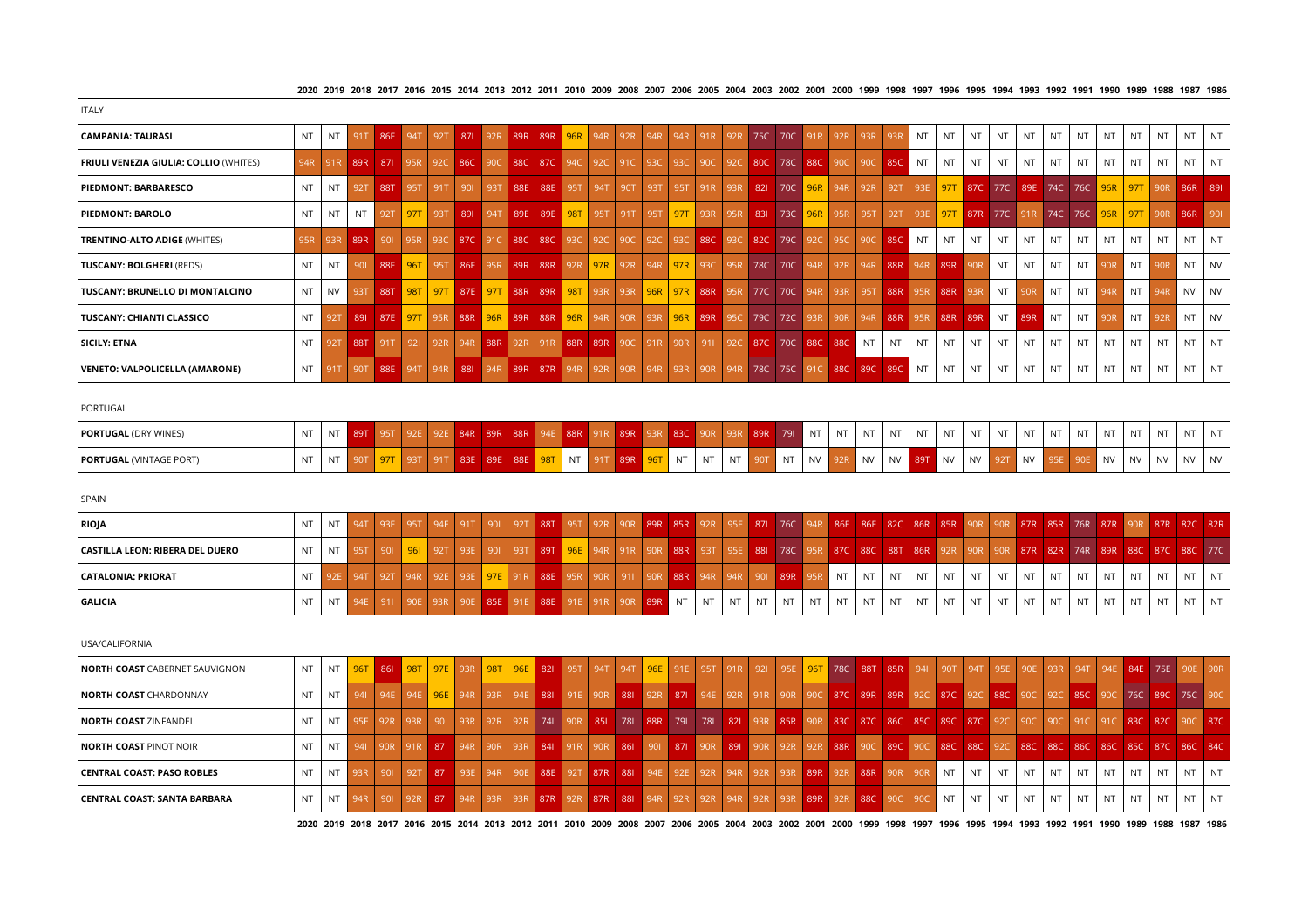| <b>CAMPANIA: TAURASI</b>                      | <b>NT</b> | NT        | NT        | <b>NT</b> | <b>NT</b>       | <b>NT</b> | <b>NT</b>       | NT        | <b>NT</b> | <b>NT</b> | <b>NT</b> | NT.       |
|-----------------------------------------------|-----------|-----------|-----------|-----------|-----------------|-----------|-----------------|-----------|-----------|-----------|-----------|-----------|
| <b>FRIULI VENEZIA GIULIA: COLLIO (WHITES)</b> | <b>NT</b> | <b>NT</b> | NT.       | <b>NT</b> | <b>NT</b>       | <b>NT</b> | <b>NT</b>       | NT        | <b>NT</b> | <b>NT</b> | <b>NT</b> | <b>NT</b> |
| PIEDMONT: BARBARESCO                          | 95R       | 65C       | 75C       | 96R       | 80C             | 881       | 89R             | 97C       | NT        | <b>NT</b> | 94C       | 93C       |
| <b>PIEDMONT: BAROLO</b>                       | 95R       | 65C       | 75C       | 96R       | 80 <sub>R</sub> | 881       | 90 <sub>R</sub> | 97C       | NT        | <b>NT</b> | 94C       | 93C       |
| <b>TRENTINO-ALTO ADIGE (WHITES)</b>           | <b>NT</b> | <b>NT</b> | NT.       | <b>NT</b> | <b>NT</b>       | <b>NT</b> | <b>NT</b>       | NT        | <b>NT</b> | <b>NT</b> | <b>NT</b> | <b>NT</b> |
| <b>TUSCANY: BOLGHERI (REDS)</b>               | 93R       | NT        | <b>NT</b> | NT        | NT              | NT        | <b>NT</b>       | <b>NT</b> | <b>NT</b> | <b>NT</b> | <b>NT</b> | <b>NT</b> |
| TUSCANY: BRUNELLO DI MONTALCINO               | 93R       | NT        | 92R       | 92R       | NT              | NT        | NT              | NT        | <b>NT</b> | 93C       | <b>NT</b> | <b>NT</b> |
| <b>TUSCANY: CHIANTI CLASSICO</b>              | 93R       | 60C       | <b>NT</b> | 90R       | NT              | <b>NT</b> | <b>NT</b>       | <b>NT</b> | NT        | 92C       | <b>NT</b> | <b>NT</b> |
| <b>SICILY: ETNA</b>                           | <b>NT</b> | NT        | NT        | <b>NT</b> | NT              | NT        | <b>NT</b>       | NT        | <b>NT</b> | <b>NT</b> | <b>NT</b> | <b>NT</b> |
| <b>VENETO: VALPOLICELLA (AMARONE)</b>         | <b>NT</b> | <b>NT</b> | NT.       | NT        | <b>NT</b>       | <b>NT</b> | <b>NT</b>       | NT.       | NT        | <b>NT</b> | <b>NT</b> | <b>NT</b> |

## PORTUGAL

| <b>PORTUGAL (DRY WINES)</b>    | NT  | NT | NT  | NT  | <b>NT</b> | NT  | <b>NT</b> | <b>NT</b> | NT        | <b>NT</b> | <b>NT</b> | N1              |
|--------------------------------|-----|----|-----|-----|-----------|-----|-----------|-----------|-----------|-----------|-----------|-----------------|
| <b>PORTUGAL (VINTAGE PORT)</b> | QOD | NV | 92R | 86R | <b>NV</b> | 84R | <b>NV</b> | 83C       | <b>NV</b> | 82R       | <b>NV</b> | 90 <sub>R</sub> |

SPAIN

| <b>RIOJA</b>                    | 82C       | <b>78R</b> | 74C       | 92C       | 92C       | <b>75C</b>     | 79C            | 84C       | 86R       | 84C       | 74C       | 90C |
|---------------------------------|-----------|------------|-----------|-----------|-----------|----------------|----------------|-----------|-----------|-----------|-----------|-----|
| CASTILLA LEON: RIBERA DEL DUERO | 85C       | 86R        | 85C       | 87C       | 84C       | 85C            | <b>NT</b>      | <b>NT</b> | NT        | NT        | NT        | NT  |
| CATALONIA: PRIORAT              | <b>NT</b> | NT.        | <b>NT</b> | NT        | <b>NT</b> | <b>NT</b>      | <b>NT</b>      | <b>NT</b> | <b>NT</b> | NT        | N1        | NT. |
| <b>GALICIA</b>                  | <b>NT</b> | 86R        | NT        | <b>NT</b> | NT        | N <sub>T</sub> | N <sub>T</sub> | NT        | <b>NT</b> | <b>NT</b> | <b>NT</b> | NT. |

USA/CALIFORNIA

| <b>NORTH COAST CABERNET SAUVIGNON</b> | 90T | 92R       | 76C | 86R | 85R | 87 <sub>R</sub> | 80 <sub>R</sub> | 92R       | 90T       | 85R       | 70C       | 92R       |
|---------------------------------------|-----|-----------|-----|-----|-----|-----------------|-----------------|-----------|-----------|-----------|-----------|-----------|
| <b>NORTH COAST CHARDONNAY</b>         | 84C | 88C       | 85C | 85C | 86C | 88C             | 83C             | 86C       | 80C       | 86C       | 82C       | 83C       |
| <b>NORTH COAST ZINFANDEL</b>          | 88C | 88C       | 78C | 80C | 82C | 82C             | 83C             | 86C       | 87C       | 80C       | 60C       | 89C       |
| NORTH COAST PINOT NOIR                | 86C | 85C       | 85C | 84C | 83C | 85C             | 80C             | 84C       | <b>NT</b> | <b>NT</b> | NT        | <b>NT</b> |
| <b>CENTRAL COAST: PASO ROBLES</b>     | NT  | <b>NT</b> | NT  | NT  | NT  | NT              | NT              | <b>NT</b> | <b>NT</b> | <b>NT</b> | <b>NT</b> | <b>NT</b> |
| CENTRAL COAST: SANTA BARBARA          | NT  | <b>NT</b> | NT  | NT  | NT  | NT              | NT              | <b>NT</b> | <b>NT</b> | <b>NT</b> | <b>NT</b> | NT        |

**1985 1984 1983 1982 1981 1980 1979 1978 1976 1975 1971 1970**

ITALY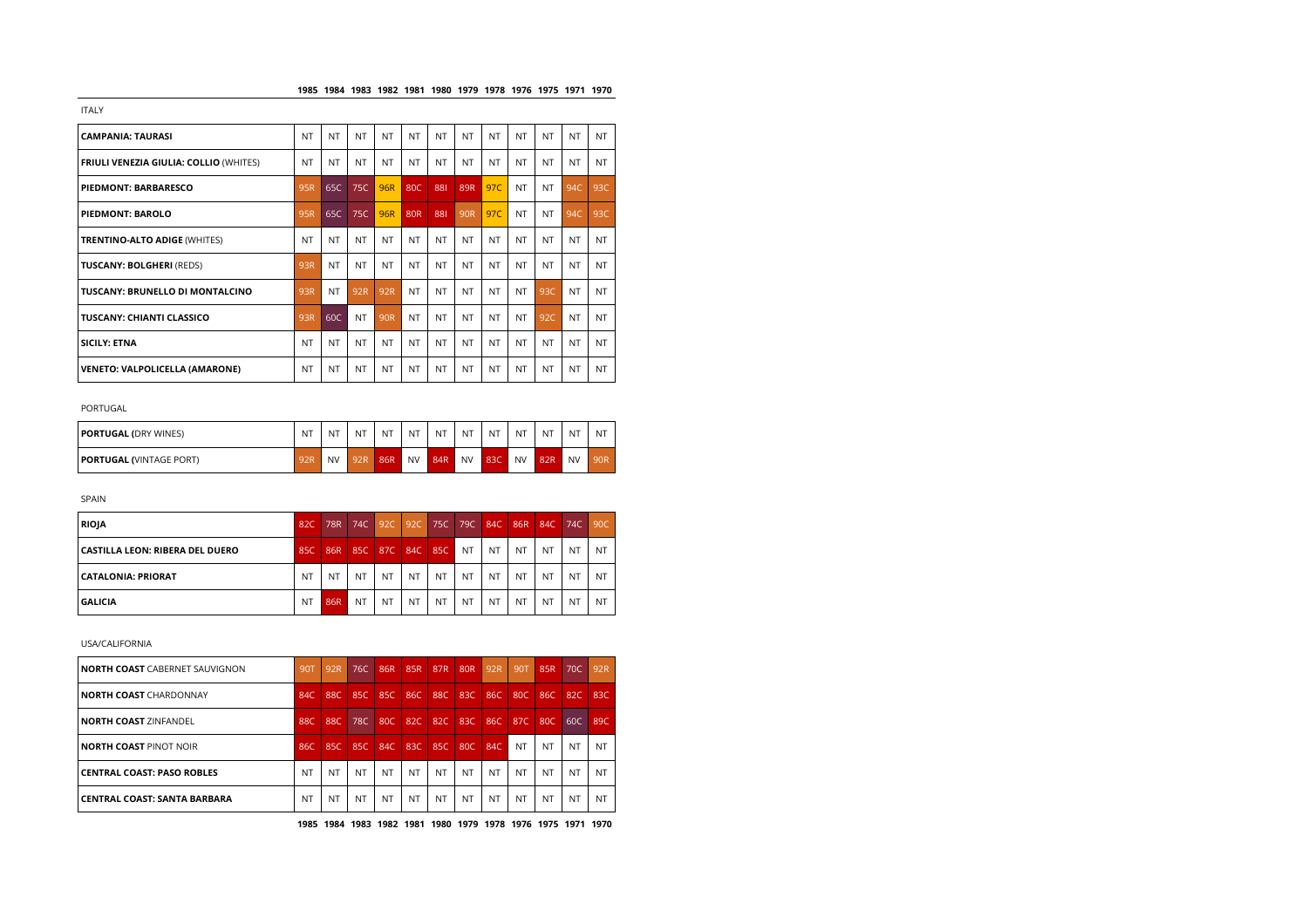2020 2019 2018 2017 2016 2015 2014 2013 2012 2011 2010 2009 2008 2007 2006 2005 2004 2003 2002 2001 2000 1999 1998 1997 1996 1997 1994 1993 1993 1991 1990 1989 1988 1987 1986

|                                     |     |           |     |             |     |                                                                                                                                     |                     |  |                 |  |  |                             |                                                     |    |           |           |           |                             |           |           |           |           |    |           |     |    |    | סטלו וטלו טללו טללו בללו כללו טללו טללו טלט בשטר בטס בשטר נטס בסטר נטס בעס בעוד בטו בער בוס בחוס בוחר בוט הבוד |           |    |           |
|-------------------------------------|-----|-----------|-----|-------------|-----|-------------------------------------------------------------------------------------------------------------------------------------|---------------------|--|-----------------|--|--|-----------------------------|-----------------------------------------------------|----|-----------|-----------|-----------|-----------------------------|-----------|-----------|-----------|-----------|----|-----------|-----|----|----|----------------------------------------------------------------------------------------------------------------|-----------|----|-----------|
| <b>USA/OREGON</b>                   |     |           |     |             |     |                                                                                                                                     |                     |  |                 |  |  |                             |                                                     |    |           |           |           |                             |           |           |           |           |    |           |     |    |    |                                                                                                                |           |    |           |
| <b>WILLAMETTE VALLEY PINOT NOIR</b> | NT  | <b>NT</b> |     |             |     | 96R 90E 94T 93R 92R 87R 92R 90R 88L 86R 94T 84T 91E 85T 86E 88E 92L 85E 86E 92E 89T 87C 83C 76C 92R 89R 88R 87C 90C 86C 88C 72C 85C |                     |  |                 |  |  |                             |                                                     |    |           |           |           |                             |           |           |           |           |    |           |     |    |    |                                                                                                                |           |    |           |
| USA/WASHINGTON                      |     |           |     |             |     |                                                                                                                                     |                     |  |                 |  |  |                             |                                                     |    |           |           |           |                             |           |           |           |           |    |           |     |    |    |                                                                                                                |           |    |           |
| <b>CABERNET SAUVIGNON / SYRAH</b>   | NT  | <b>NT</b> | 94T | 93T         | 90E | 861                                                                                                                                 | 94T                 |  | 92T 95T 87E 92T |  |  |                             | 92T 91T 95R 91R 94R 91R 90R 89R 92R 89R 90T 90T 88T |    |           |           |           |                             |           |           |           |           |    |           |     |    |    | 88T 87R 90R 87R 89R 85C 87R 92R 88R 90R 78R                                                                    |           |    |           |
| ARGENTINA                           |     |           |     |             |     |                                                                                                                                     |                     |  |                 |  |  |                             |                                                     |    |           |           |           |                             |           |           |           |           |    |           |     |    |    |                                                                                                                |           |    |           |
| <b>ARGENTINA</b>                    | 921 | 96T       |     | 95E 92E 96L |     |                                                                                                                                     | 921 92R 95R 91R 94R |  |                 |  |  | 92R 90R 91R 92R 94R 93R 91R |                                                     | NT | <b>NT</b> | <b>NT</b> | <b>NT</b> | $\overline{\phantom{a}}$ NT | <b>NT</b> | <b>NT</b> | <b>NT</b> | <b>NT</b> | NT | <b>NT</b> | NT. | NT | NT | <b>NT</b>                                                                                                      | <b>NT</b> | NT | <b>NT</b> |
| AUSTRALIA                           |     |           |     |             |     |                                                                                                                                     |                     |  |                 |  |  |                             |                                                     |    |           |           |           |                             |           |           |           |           |    |           |     |    |    |                                                                                                                |           |    |           |

| SOUTH AUSTRALIA: BAROSSA / MCLAREN VALE |           |  |         |  |  |  |  |                                                                     |  |   |    |         |                                                                                                                       |      |     |                 |                   |                   |                          |                   |           |      |           |                   | NT 92T <mark>97E 89T 91T 94T 87R 94T 94E 79I 96T 89T 85I 85R 94R 96R 94R 90C 95R 95C 88C 88E 95E 88R 90E 87R 90R 87R 87R 89R 88R 88C 85C 87C 90R</mark> |      |
|-----------------------------------------|-----------|--|---------|--|--|--|--|---------------------------------------------------------------------|--|---|----|---------|-----------------------------------------------------------------------------------------------------------------------|------|-----|-----------------|-------------------|-------------------|--------------------------|-------------------|-----------|------|-----------|-------------------|---------------------------------------------------------------------------------------------------------------------------------------------------------|------|
| <b>WESTERN AUSTRALIA</b>                | <b>NT</b> |  | $-90T$  |  |  |  |  |                                                                     |  |   |    |         | 92T   91T   90E   91E   91R   90E   92R   89R   92R   87R   82I   91R   88R   89R   90R   90C   88E   89C   90C   87C |      |     |                 | $\blacksquare$ NT | NT I              | INTINTI                  | NT                | <b>NT</b> | NT . | <b>NT</b> | $\overline{I}$ NT | $NT$ $NT$                                                                                                                                               |      |
| <b>INEW SOUTH WALES</b>                 | <b>NT</b> |  | 88T     |  |  |  |  | 85   89   94T   81   78   82   89R   85   79   90R   84R   87R   NT |  | N |    | int Int | NT.                                                                                                                   | NT.  | NT. | $\mathsf{I}$ NT | NT                | . NT <sup>1</sup> | $\sqrt{N}$ NT $\sqrt{N}$ | . NT <sup>1</sup> | NT        | NT   | NT.       | I NT              | NT NT                                                                                                                                                   |      |
| VICTORIA / TASMANIA                     | <b>NT</b> |  | 95E 87T |  |  |  |  | 91T 93T 90E 93E 94E 78I 92T 87I 85R 85I 93R 91R NT NT I             |  |   | NT | I NT    | <b>NT</b>                                                                                                             | l NT | NT. | , NT            | N                 | NT .              | INTINTI                  | . NT              | NT        | . NT | <b>NT</b> |                   | NT                                                                                                                                                      | I NT |

| CHILE        |                   |   |  |  |  |  |  |                      |     |     |    |    |    |            |           |                    |            |   |    |      |                    |    |               |            |  |
|--------------|-------------------|---|--|--|--|--|--|----------------------|-----|-----|----|----|----|------------|-----------|--------------------|------------|---|----|------|--------------------|----|---------------|------------|--|
| <b>CHILE</b> | - 5<br><b>IVI</b> | . |  |  |  |  |  | $R$ <sub>R</sub> $R$ | 89R | 89R | NT | NT | NT | <b>NIT</b> | <b>NT</b> | <b>NIT</b><br>IN L | <b>NIT</b> | . | NT | 5.17 | <b>NIT</b><br>IV L | NT | N<br><b>.</b> | <b>NIT</b> |  |

NEW ZEALAND

| ---<br>84E<br>86F<br><b>NEW ZEALAND</b><br>85E<br>NT<br><b>PLL</b> | 78C<br>88R<br>85C<br><b>830</b><br>QQ<br>811<br>- 87C<br>чены | 760<br>-89C<br>87 <sub>C</sub><br>841<br>80C<br>861<br>850<br>- 830<br>-811<br>-880<br>-860<br>-801<br>ll 900<br>-861 |
|--------------------------------------------------------------------|---------------------------------------------------------------|-----------------------------------------------------------------------------------------------------------------------|
|--------------------------------------------------------------------|---------------------------------------------------------------|-----------------------------------------------------------------------------------------------------------------------|

SOUTH AFRICA

| <b>SOUTH AFRIC</b> | <b>NIT</b> |  |                          |  |      |      |      |      |      |           |  |                | IN I                | 1 V 1 | A P<br>. . | <b>NIT</b> |                | 1 V 1 |      |      | ΝI        | ΝT          | 1 V 1 | A IT |      |      | NI |           |
|--------------------|------------|--|--------------------------|--|------|------|------|------|------|-----------|--|----------------|---------------------|-------|------------|------------|----------------|-------|------|------|-----------|-------------|-------|------|------|------|----|-----------|
|                    | 2020       |  | 2019 2018 2017 2016 2015 |  | 2014 | 2013 | 2012 | 2011 | 2010 | 2009 2008 |  | 2007 2006 2005 | 2004 2003 2002 2001 |       |            | 2000       | 1999 1998 1997 |       | 1996 | 1995 | 1994 1993 | 3 1992 1991 |       | 1990 | 1989 | 1988 |    | 1987 1986 |

| <b>RATINGS</b> |                            |           | <b>MATURITY</b>                           |
|----------------|----------------------------|-----------|-------------------------------------------|
| 96-100         | Extraordinary              | C         | Caution, may be too old                   |
| 90-95          | Outstanding                | Е         | Early maturing and accessible             |
| 80-89          | Above Average to Excellent | <b>NV</b> | Vintage not declared                      |
| 70-79          | Average                    |           | Irregular, even among the best wines      |
| 60-69          | <b>Below Average</b>       | ΝT        | Not yet sufficiently tested to rate       |
| <59            | Appalling                  | R         | Ready to drink                            |
|                |                            | Т         | Still tannic, youthful, or slow to mature |